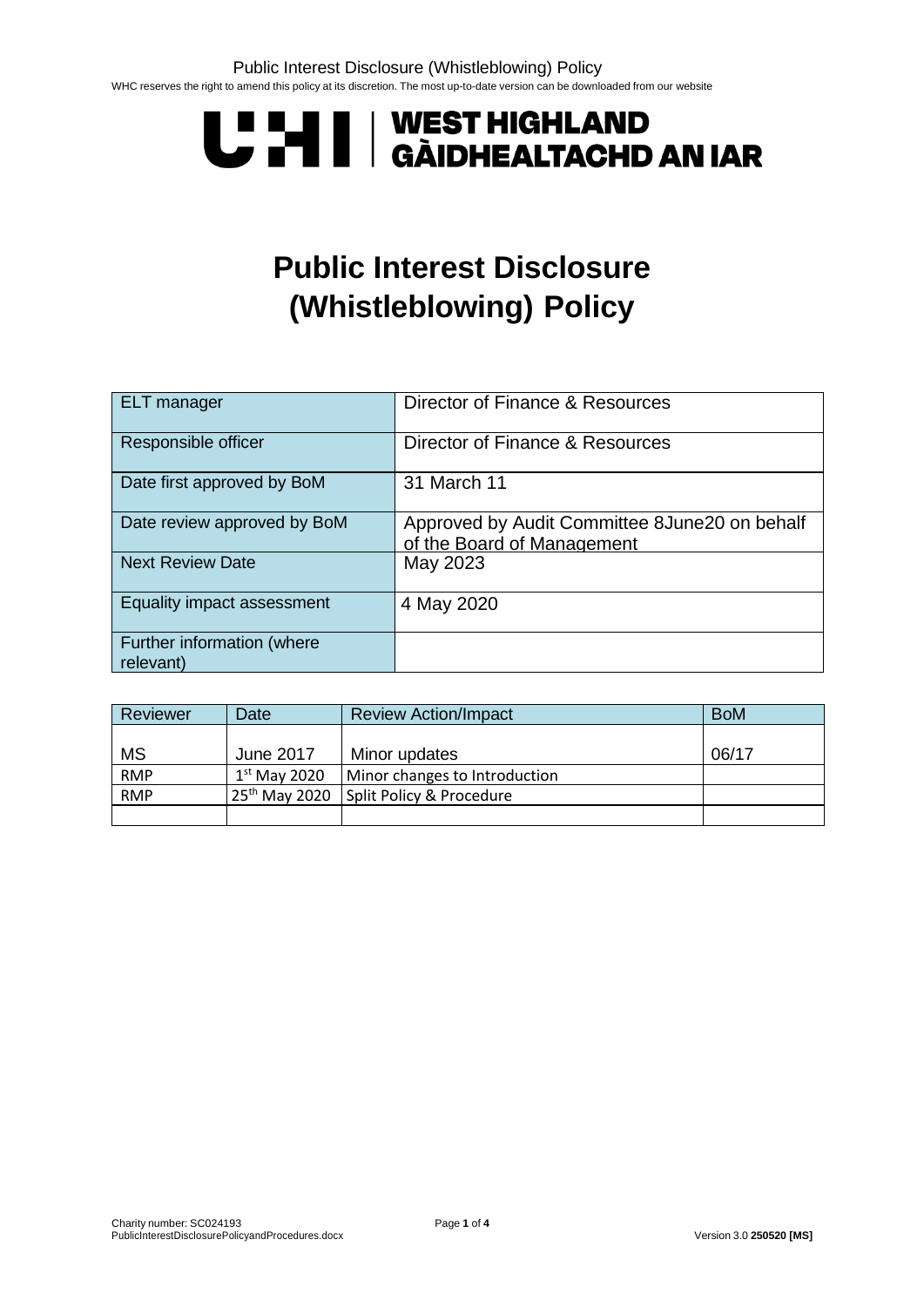#### Public Interest Disclosure (Whistleblowing) Policy

WHC reserves the right to amend this policy at its discretion. The most up-to-date version can be downloaded from our website

### <span id="page-1-0"></span>**Contents**

## **Contents**

| 3.1 |  |
|-----|--|
| 3.2 |  |
| 3.3 |  |
| 3.4 |  |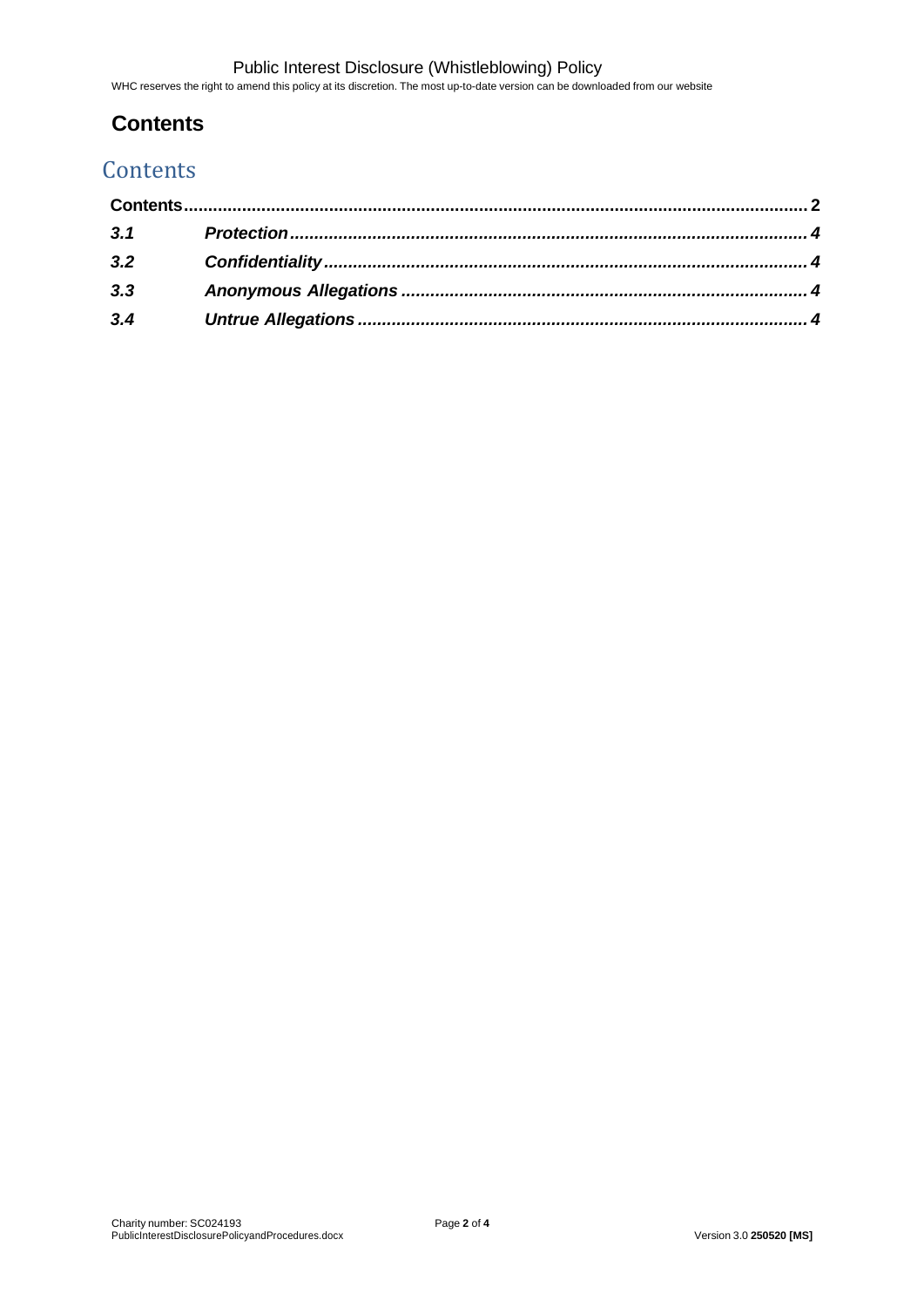## **Introduction**

West Highland College UHI (WHC) is committed to the highest standards of openness, probity and accountability. It seeks to conduct its affairs in a responsible manner taking into account the requirements of SFC and other key stakeholders and the standards in Public Life set out in the reports of the "Committee on Standards of Conduct in Public Life".

The Public Interest Disclosure Act, which came into effect on 1 January 1999, amends the Employment Rights Act 1996, to give legal protection to employees against being unfairly dismissed or penalised by their employers as a result of publicly disclosing certain serious concerns. It is a fundamental term of every contract of employment that an employee will faithfully service his or her employer and not disclose confidential information about the employer's affairs. However, where an individual discovers information, which he or she believes shows malpractice or wrongdoing within the organisation, then this information should be disclosed without fear of reprisal and may be made independently of line management.

It should be emphasised that this policy is intended to assist individuals who believe they have discovered malpractice or impropriety. It is not designed to question financial or business decisions properly taken by the College, nor may it be used to reconsider any matters which have already been addressed under harassment, complaint or disciplinary procedures. Once it is in place, it is reasonable to expect employees and others associated with the College to use it rather than air their complaints outside.

## **Scope of Policy**

This policy is designed to allow employees or others associated with WHC to raise, at a high level, concerns and/or disclose information which the individual believes shows malpractice.

This policy is intended to cover concerns, which are in the public interest and may (at least initially) be investigated separately, but might then lead to the invocation of such procedures. These might include:

- financial malpractice or impropriety, or fraud
- dangers to health and safety or the environment
- criminal activity
- academic or professional malpractice
- improper conduct or unethical behaviour
- failure to comply with a legal obligation or with the Articles of Association of West Highland College UHI
- attempts to conceal any of the above